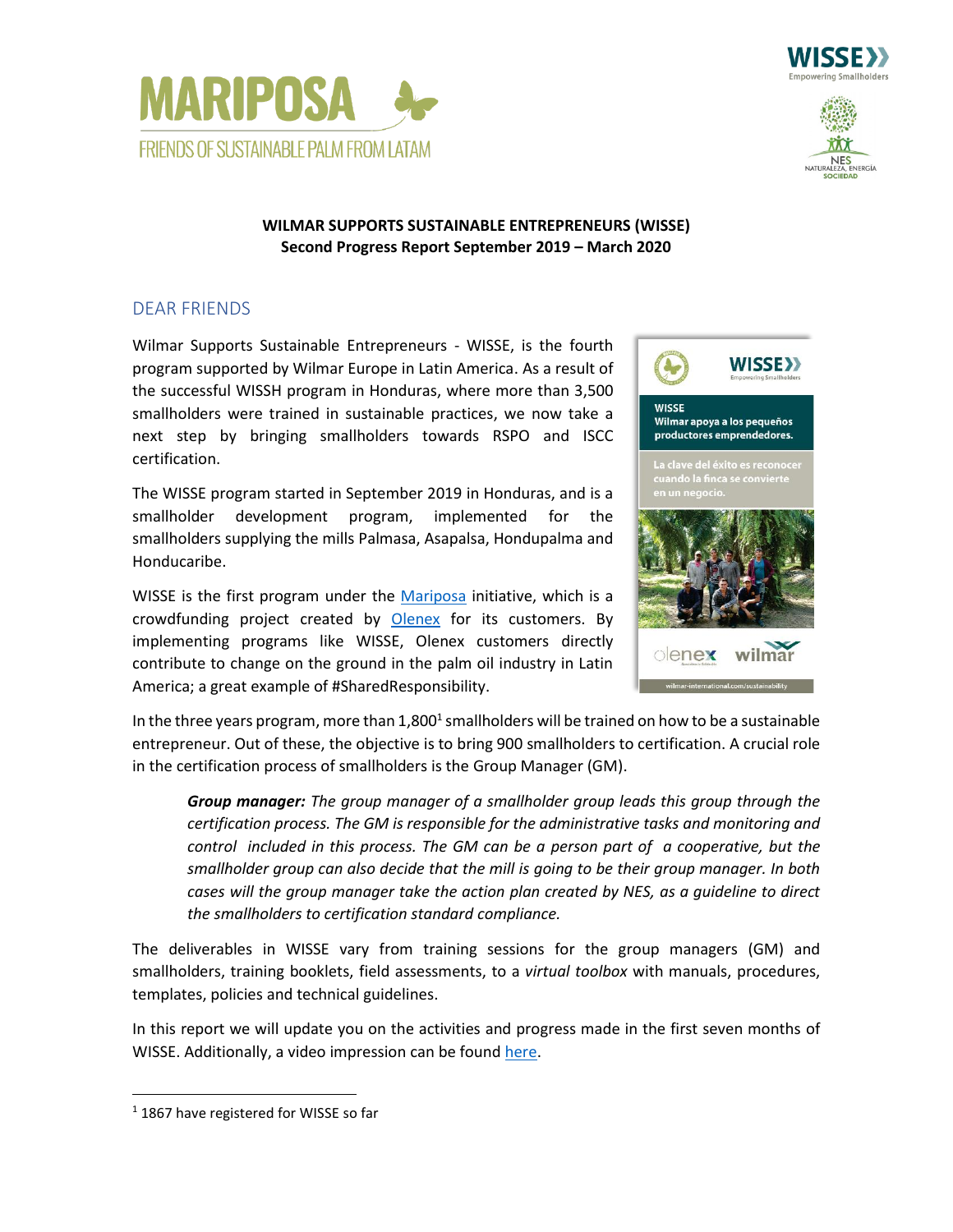



# 2. PRE-AUDITS AND SMALLHOLDERS ASSESMENTS

In table 1 below, the full schedule of the first year of WISSE is visible. Mill pre-audits and smallholder assessments<sup>2</sup> started in September with Asapalsa and Honducaribe followed in February 2020 by Palmasa and Paiguay<sup>3</sup>.

|                                                        | YEAR <sub>1</sub> |  |           |  |  |         |  |  |                      |  |  |          |  |         |  |                      |          |     |       |  |       |                      |     |   |      |  |      |                     |        |                                                                                                                                                                                         |
|--------------------------------------------------------|-------------------|--|-----------|--|--|---------|--|--|----------------------|--|--|----------|--|---------|--|----------------------|----------|-----|-------|--|-------|----------------------|-----|---|------|--|------|---------------------|--------|-----------------------------------------------------------------------------------------------------------------------------------------------------------------------------------------|
|                                                        |                   |  |           |  |  |         |  |  | Q1 Project (Q4 2019) |  |  |          |  |         |  | Q2 Project (Q1 2020) |          |     |       |  |       | Q3 Project (Q2 2020) |     |   |      |  |      | Q4Project (Q3 2020) |        |                                                                                                                                                                                         |
|                                                        |                   |  | September |  |  | October |  |  | November             |  |  | December |  | January |  |                      | February |     | March |  | April |                      | May |   | June |  | July |                     | August |                                                                                                                                                                                         |
|                                                        |                   |  |           |  |  |         |  |  |                      |  |  |          |  |         |  |                      |          |     |       |  |       |                      |     |   |      |  |      |                     |        | 512 52 53 54 51 52 53 54 51 52 53 54 51 52 53 54 51 52 53 54 51 52 53 54 51 52 53 54 51 52 53 54 51 52 53 54 51 52 53 54 51 52 53 54 51 52 53 54 51 52 53 54 55 54 55 58 59 510 511 512 |
| ISCC Pre audit Asapalsa / RSPO Honducaribe             |                   |  |           |  |  |         |  |  |                      |  |  |          |  |         |  |                      |          |     |       |  |       |                      |     |   |      |  |      |                     |        |                                                                                                                                                                                         |
| Delivery Pre audit reports                             |                   |  |           |  |  |         |  |  |                      |  |  |          |  |         |  |                      |          |     |       |  |       |                      |     |   |      |  |      |                     |        |                                                                                                                                                                                         |
| Basic ISCC GHG Calculation for the mill and its supply |                   |  |           |  |  |         |  |  |                      |  |  |          |  |         |  |                      |          |     |       |  |       |                      |     |   |      |  |      |                     |        |                                                                                                                                                                                         |
| base. For supply base default values in plantation     |                   |  |           |  |  |         |  |  |                      |  |  |          |  |         |  |                      |          |     |       |  |       |                      |     |   |      |  |      |                     |        |                                                                                                                                                                                         |
| Development Standard Operational procedures for        |                   |  |           |  |  |         |  |  |                      |  |  |          |  |         |  |                      |          |     |       |  |       |                      |     |   |      |  |      |                     |        |                                                                                                                                                                                         |
| <b>Group Management</b>                                |                   |  |           |  |  |         |  |  |                      |  |  |          |  |         |  |                      |          |     |       |  |       |                      |     |   |      |  |      |                     |        |                                                                                                                                                                                         |
| Honducaribe RSPO Audit                                 |                   |  |           |  |  |         |  |  |                      |  |  |          |  |         |  |                      |          |     |       |  |       |                      |     |   |      |  |      |                     |        |                                                                                                                                                                                         |
| Support on Honducaribe closing of NC                   |                   |  |           |  |  |         |  |  |                      |  |  |          |  |         |  |                      |          |     |       |  |       |                      |     |   |      |  |      |                     |        |                                                                                                                                                                                         |
| RSPO Palmasa preaudit MILL                             |                   |  |           |  |  |         |  |  |                      |  |  |          |  |         |  |                      |          |     |       |  |       |                      |     |   |      |  |      |                     |        |                                                                                                                                                                                         |
| <b>RSPO Payguay preaudit FARMS</b>                     |                   |  |           |  |  |         |  |  |                      |  |  |          |  |         |  |                      |          |     |       |  |       |                      |     |   |      |  |      |                     |        |                                                                                                                                                                                         |
| Conceptualization and design Booklet TOSH1             |                   |  |           |  |  |         |  |  |                      |  |  |          |  |         |  |                      |          |     |       |  |       |                      |     |   |      |  |      |                     |        |                                                                                                                                                                                         |
| Printing booklet TOSH 1                                |                   |  |           |  |  |         |  |  |                      |  |  |          |  |         |  |                      |          |     |       |  |       |                      |     |   |      |  |      |                     |        |                                                                                                                                                                                         |
| Palmasa Delivery Pre audit reports                     |                   |  |           |  |  |         |  |  |                      |  |  |          |  |         |  |                      |          |     |       |  |       |                      |     |   |      |  |      |                     |        |                                                                                                                                                                                         |
| Palmasa Delivery Pre audit reports                     |                   |  |           |  |  |         |  |  |                      |  |  |          |  |         |  |                      |          |     |       |  |       |                      |     |   |      |  |      |                     |        |                                                                                                                                                                                         |
| Mills revision of tool box                             |                   |  |           |  |  |         |  |  |                      |  |  |          |  |         |  |                      |          |     |       |  |       |                      |     |   |      |  |      |                     |        |                                                                                                                                                                                         |
| <b>TOSH1 Sustainability</b>                            |                   |  |           |  |  |         |  |  |                      |  |  |          |  |         |  |                      |          |     |       |  |       |                      |     |   |      |  |      |                     |        |                                                                                                                                                                                         |
| TOGM 1 Georeferencition tools                          |                   |  |           |  |  |         |  |  |                      |  |  |          |  |         |  |                      |          |     |       |  |       |                      |     |   |      |  |      |                     |        |                                                                                                                                                                                         |
| TOSH1 MULTIPLICATION                                   |                   |  |           |  |  |         |  |  |                      |  |  |          |  |         |  |                      |          | UM. |       |  |       |                      |     |   |      |  |      |                     |        |                                                                                                                                                                                         |
| <b>First WISSE Report</b>                              |                   |  |           |  |  |         |  |  |                      |  |  |          |  |         |  |                      |          |     |       |  |       |                      |     |   |      |  |      |                     |        |                                                                                                                                                                                         |
| <b>NES Adjustment Tool Box</b>                         |                   |  |           |  |  |         |  |  |                      |  |  |          |  |         |  |                      |          |     |       |  |       |                      |     |   |      |  |      |                     |        |                                                                                                                                                                                         |
| Adoption of the GM SOP for mills and Paiguay/          |                   |  |           |  |  |         |  |  |                      |  |  |          |  |         |  |                      |          |     |       |  |       |                      |     |   |      |  |      |                     |        |                                                                                                                                                                                         |
| Implementation                                         |                   |  |           |  |  |         |  |  |                      |  |  |          |  |         |  |                      |          |     |       |  |       |                      |     |   |      |  |      |                     |        |                                                                                                                                                                                         |
| Design and illustration Handbook, TOSH2, TOSH 3,       |                   |  |           |  |  |         |  |  |                      |  |  |          |  |         |  |                      |          |     |       |  |       |                      |     |   |      |  |      |                     |        |                                                                                                                                                                                         |
| TOSH 4, TOSH 5                                         |                   |  |           |  |  |         |  |  |                      |  |  |          |  |         |  |                      |          |     |       |  |       |                      |     |   |      |  |      |                     |        |                                                                                                                                                                                         |
| Printing booklets                                      |                   |  |           |  |  |         |  |  |                      |  |  |          |  |         |  |                      |          |     |       |  |       |                      |     | E |      |  | UMAK |                     |        |                                                                                                                                                                                         |
| TOSH <sub>2</sub>                                      |                   |  |           |  |  |         |  |  |                      |  |  |          |  |         |  |                      |          |     |       |  |       |                      |     |   | W.   |  |      |                     |        |                                                                                                                                                                                         |
| Second GM Training                                     |                   |  |           |  |  |         |  |  |                      |  |  |          |  |         |  |                      |          |     |       |  |       |                      |     |   |      |  |      |                     |        |                                                                                                                                                                                         |
| Multiplicationentrepreneurial skills + group           |                   |  |           |  |  |         |  |  |                      |  |  |          |  |         |  |                      |          |     |       |  |       |                      |     |   |      |  |      |                     |        |                                                                                                                                                                                         |
| Management(SH + GM)                                    |                   |  |           |  |  |         |  |  |                      |  |  |          |  |         |  |                      |          |     |       |  |       |                      |     |   |      |  |      |                     |        |                                                                                                                                                                                         |

#### *Table 1: WISSE Timeline year 1*

The reason why WISSE also includes *mill* preaudits is because a) most of these mills will take the role of Group Manager for the smallholders, and therewith will receive an audit on their monitoring and control activities, b) the mills are providing technical support to the smallholders, since they are part of their supply base and c) mills need to be certified in order to be able to purchase the certified fresh fruit bunches (FFB) from the smallholders.

During the preaudit process up to March 2020, a total of 38 smallholders – including 8 cooperatives representing 102 smallholders- were assessed. NES Naturaleza conducted 28 field visits and 10 were conducted by Asapalsa in the multiplication process. The other GMs had to postpone the assessments due to Covid-19. For every smallholder visited, a full report with action plan was created and delivered to the four group managers responsible for each smallholder group, see table 2 below.

 $<sup>2</sup>$  Note that the smallholders receiving an audit under WISSE, are different smallholders than those we</sup> assessed under WISSH.

<sup>&</sup>lt;sup>3</sup> Paiguay is an independent smallholder cooperative supplying to Hondupalma. Paiguay aims to get RSPO certified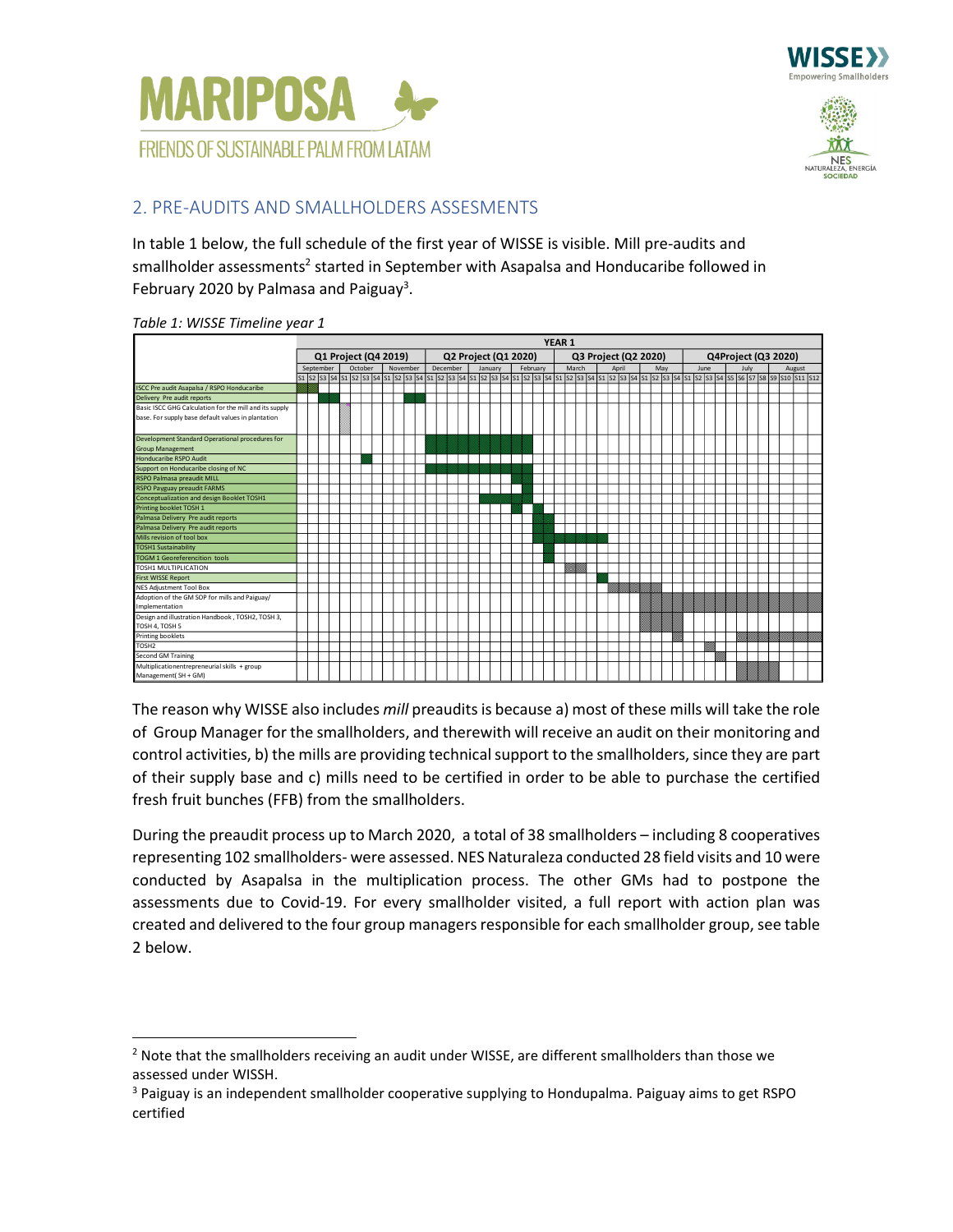



*Table 2: Number of Smallholders assesed, pre-audits year 1*

|                  |                             | Average compliance |                         |            |  |  |  |
|------------------|-----------------------------|--------------------|-------------------------|------------|--|--|--|
| l MILL           | # SMALLHOLDERS COOPERATIVES |                    | % Critical              | % Normal   |  |  |  |
|                  | <b>ASSESSED</b>             | <b>ASSESSED</b>    | compliance              | Compliance |  |  |  |
| <b>LASAPALSA</b> | 19                          |                    | 49                      | 23         |  |  |  |
| HONDUCARIBE      |                             | 8                  | 77                      | 72         |  |  |  |
| <b>PALMASA</b>   | 8                           |                    | 87                      | 86         |  |  |  |
| HONDUPALMA/      |                             |                    | Independent Smallholder |            |  |  |  |
| <b>PAIGUAY</b>   | 11                          |                    | Standard / Eligibility  |            |  |  |  |
| ΙΤΟΤΑL           | 38                          | q                  | 71                      | 61         |  |  |  |

**Honducaribe:** Preaudits and assessments are done according to the needs of the Mill/GM and the smallholders. Therefore, in the case of Honducaribe the preaudit done by NES Naturaleza prepared them for the ISCC *re*-certification, as well as for their very first RSPO audit.

As a background, Honducaribe is a mill owned by smallholders that began operations in 2015, at the same time the WISSH program was created. The smallholders always participated actively in the WISSH training sessions and made big steps on their sustainability journey. Therefore, we are proud to share that at the end of 2019 Honducaribe has completed their first RSPO audit. Audit reports and corrections to the gaps found have been presented and upon a positive review, Honducaribe should be certified by end of June.



*"We thank and value the support provided by WILMAR in a very significant way since it has facilitated our route to sustainability, starting in 2016"* **Arnold Cruz Sierra, Honducaribe**

**Asapalsa:** Asapalsa wanted to focus on ISCC certification. Therefore, besides smallholders, their audit also included the mill. NES identified the gaps and provided solutions, in order to reach certification by May 2020. It is important to note that Asapalsa itself does not have palm plantations and depends 100% on their smallholders who are at the same time shareholders of the mill.

**Palmasa:** Palmasa mill and its associated smallholders have received the ISCC certificate during the WISSH program. Therefore, the most obvious next step for Palmasa and its smallholders is to go for RSPO certification. The preaudits NES undertook completely focussed on their compliance with RSPO principles and criteria 2018.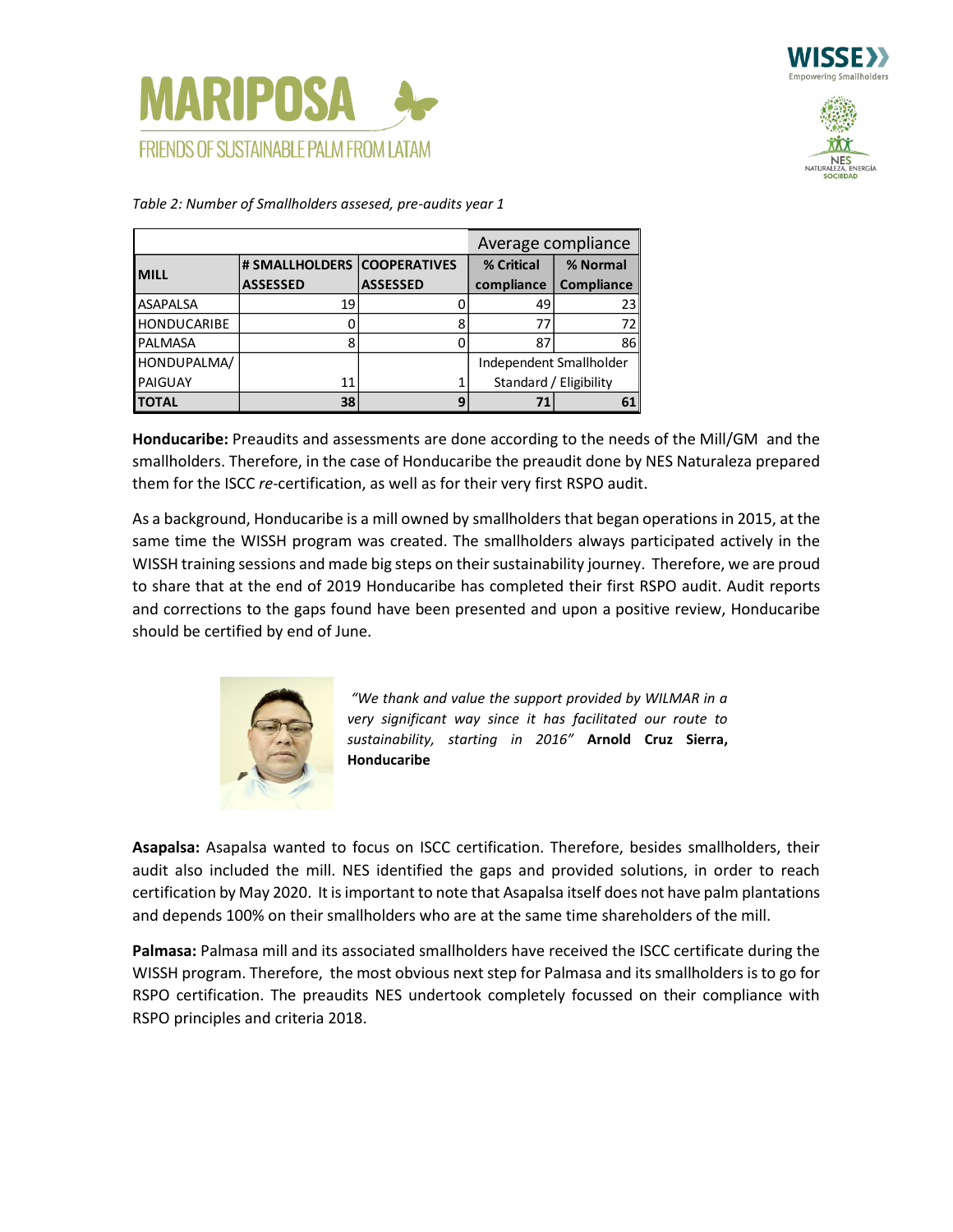



However, at the moment Palmasa and its smallholders are still evaluating by which RSPO standard they want to get certified: 1) the P&C2018 (mill and supply base) or the Independent Smallholder (ISH) standard 2019. In both cases, WISSE will assist the certification process of the considerable number smallholders suppliers.

**Hondupalma** is the only *mill* that did not receive a preaudit, because they are already RSPO and ISCC certified. In addition, the smallholders supplying Hondupalma had already created their own Cooperative called Paiguay, which will now act as the group manager. Therefore, in this case the preaudits were done at Paiguay and some of their smallholders.

After the field assessments to Paiguay and its smallholders, the NES assesors provided two action plans: one for for



growers owning < 50 hectares, and one for those owning more hectares. The action plans were also shared with Hondupalma as they will provide technical and administrative support to Paiguay during this smalllholder certification process.

In the last two colums of table 2, the critical and normal compliances are indicated. It is important to note that it was the first time the Paiguay growers received an assessment. For RSPO, the smallholders were assessed on eligibility for the Indepenent Smallholder Standard (ISH). In the coming years they have to work towards ISH compliance.

**Next steps:** After receiving the pre-audit of NES Naturaleza on a sample size of the smallholders, it was planned that every group manager would do additional assessments in March, based upon their learnings from NES. However because of the COVID-19 crisis, the Honduran Government mandated a lockdown and that any activity that gathers people would be postponed. Therefore, most additional assessments are postponed until the situation turns to normal again.

## 3. FIRST TRAINING OF SMALLHOLDERS (TOSH1)

During the week of February 24-28, 2020, NES Naturaleza conducted the first smallholder training. All training sessions under WISSE are a follow up on those created under WISSH. The first WISSE training focused on *Sustainability Standards.*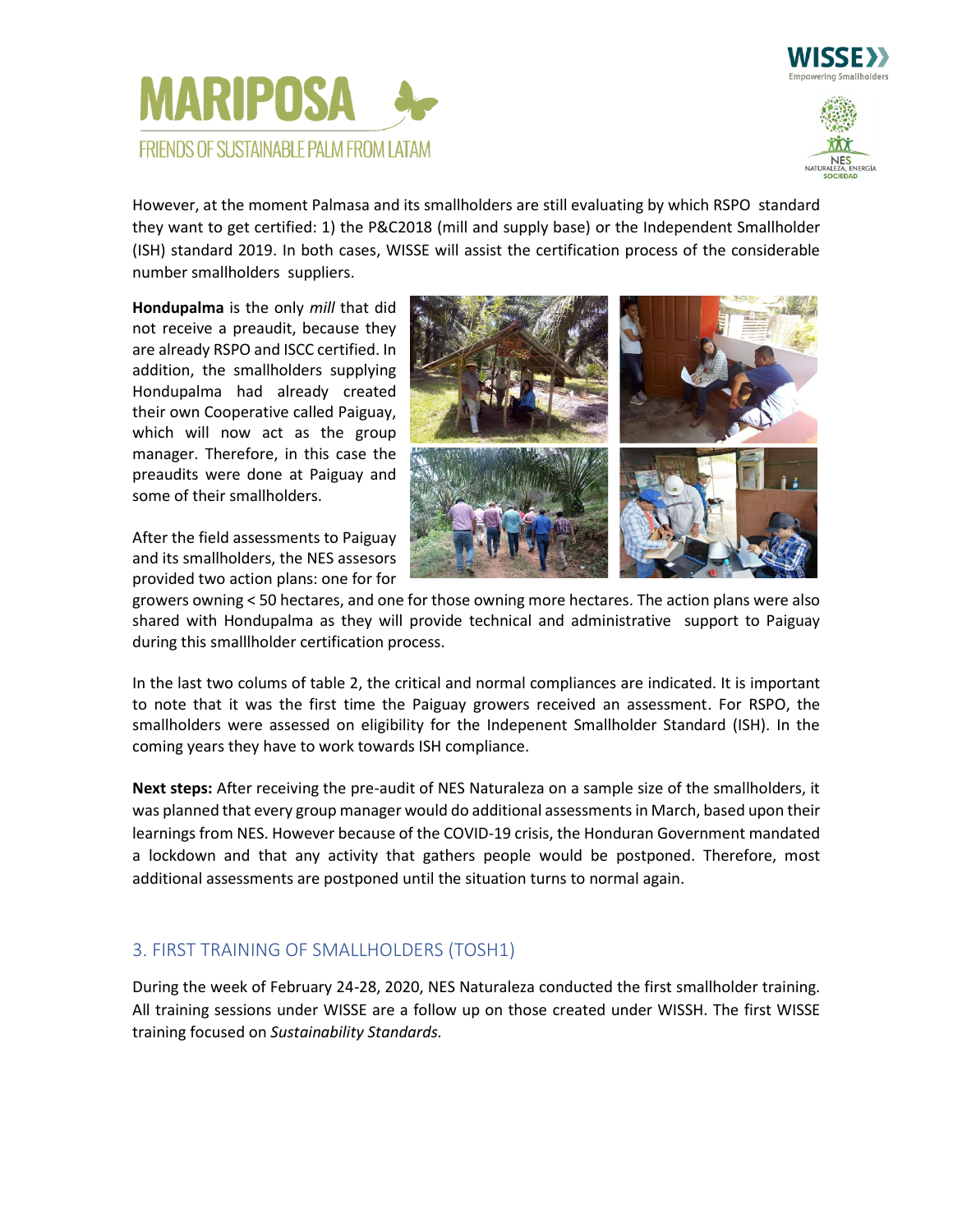



NES highlighted the relation between *climate change* and the need for *good agricultural practices*, and which role *certification standards* can play. It was explained how standards can provide the guidance to perform agriculture in a sustainable manner.

For every smallholder training session, WISSE always designs a training booklet, which visualizes the training concepts. Each smallholder attending the training receives a booklet, see example included.

In the 10 smallholder training sessions in February, 528 smallholders participated. As indicated in table 3 below, this represents 28% of the total number of producers registered in the WISSE program.



The remaining 72% of the smallholders will be receiving the same training session from the sustainability leads from the mills. This multiplication was scheduled for the second week of March, but like the smallholder assessments, these training sessions could not occur because of the Corona crises. The multiplication will now be rescheduled for the second half of the year. In addition, Training of Smallholders 2 (TOSH2) which was planned for the third week of May, will be postponed as well.

| <b>Smallholder Training Participation</b> |                           |                     |           |  |  |  |  |  |  |  |
|-------------------------------------------|---------------------------|---------------------|-----------|--|--|--|--|--|--|--|
| <b>Mills</b>                              | Smallholders Participants |                     |           |  |  |  |  |  |  |  |
|                                           | registered                | <b>NES Training</b> | % Trained |  |  |  |  |  |  |  |
| Asapalsa                                  | 450                       | 158                 | 35%       |  |  |  |  |  |  |  |
| Hondupalma                                |                           |                     |           |  |  |  |  |  |  |  |
| Paiguay                                   | 800                       | 102                 | 13%       |  |  |  |  |  |  |  |
| Honducaribe                               | 279                       | 186                 | 67%       |  |  |  |  |  |  |  |
| Palmasa                                   | 338                       | 82                  | 24%       |  |  |  |  |  |  |  |
| `otal                                     | 1867                      | 528                 | 28%       |  |  |  |  |  |  |  |

*Table 3: Number of smallholders participating in first training session*

## 4. FIRST TRAINING OF GROUP MANAGER (TOGM1)

During the same week WISSE carried out TOSH1, it also held the first training for group managers. In TOGM1 we strengthened the technical capacity of the GM leaders by elaborating on different *Geographical Information Systems* (GIS) tools. Examples of these are QGis, ArcGis, Hansen Data, Geo RSPO and Global Forest Watch.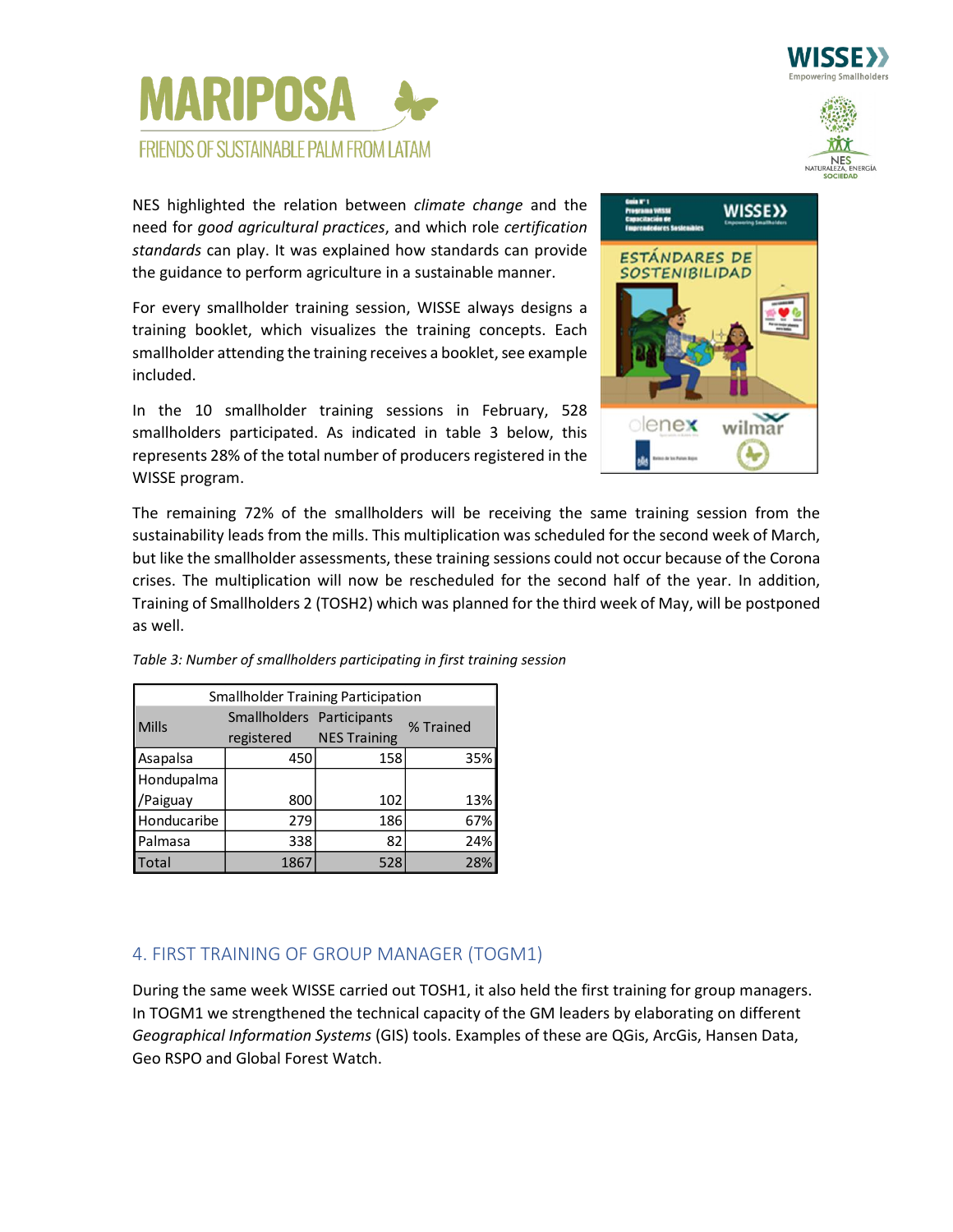





TOSH1 & TOGM Photos

These tools are very important in the certification process, as they indicate a level of sustainability risk. These online systems are used to verify *land use change*, which can be an indication of deforestation or plantings in unauthorized areas. Alternatively, they are used to identify high biodiversity areas that needs to be protected and to identify the need for remediation when e.g. planting close to riparian areas.

### 5. VIRTUAL TOOLBOX

In order to accommodate the Group Manager and the smallholder in their certification journey, we created a virtual toolbox. This online application is accessible by both the group managers and the smallholders.

Within the toolbox you can find Standard Operational Procedures (SOPs) required by the certification standards, action plans, templates, technical guidelines and palm oil

|  | box<br>Buscar archivos y carpetas                         |                                        | 三·Q                       |              | Obtener más espacio de almacenamiento |
|--|-----------------------------------------------------------|----------------------------------------|---------------------------|--------------|---------------------------------------|
|  | Todos los archivos<br>Recientes<br>۵                      | Todos los archivos > ☆ WISSE<br>Nombre | Última<br>actualización A | Tamaño       | <br>n<br>>                            |
|  | Sincronizados<br>e<br>Papelera                            | Cartillas                              | 17 feb. 2020 por          | 7 archivos   | Compartir<br>                         |
|  | $\overline{=}$ Notes<br>ill Consola de admini             | Formatos                               | 17 feb. 2020 por          | 21 archivos  |                                       |
|  | Favoritos<br>٠                                            | Capacitaciones                         | 29 feb. 2020 por          | 5 archivos   |                                       |
|  | Arrastrar los<br>elementos aquí para<br>acceder de manera | Biblioteca                             | 20 mar. 2020 por          | 197 archivos |                                       |
|  | rápida                                                    | General                                | 24 mar. 2020 por          | 1 archivo    |                                       |
|  |                                                           | Gestor de Grupo                        | 31 mar. 2020 por          | 14 archivos  |                                       |
|  |                                                           | <b>Politicas</b>                       | 31 mar. 2020 por          | 2 archivos   |                                       |
|  |                                                           | Procedimientos                         | 31 mar. 2020 por          | 7 archivos   |                                       |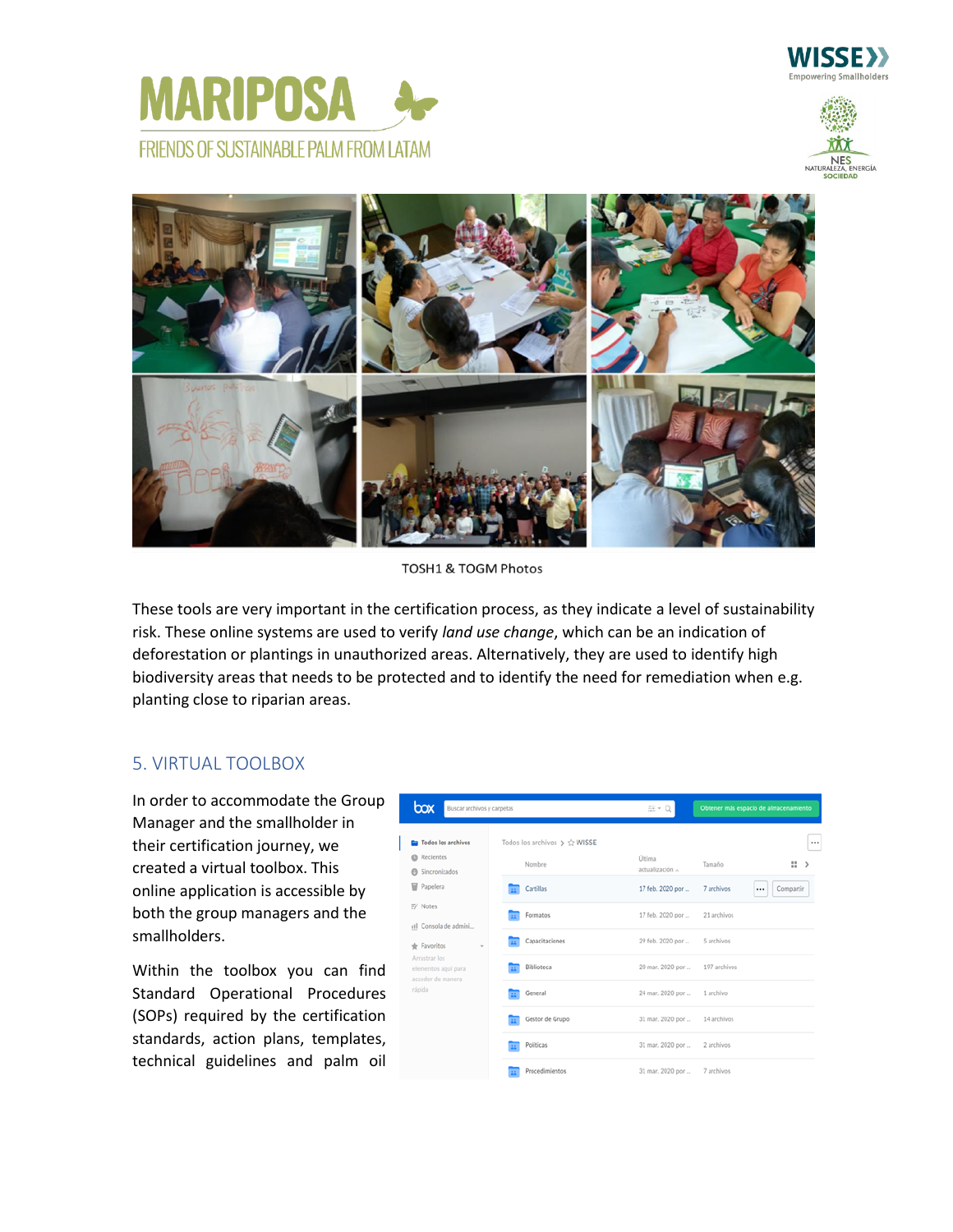



research papers from several Latin-American countries<sup>4</sup>.

Although we delivered the toolbox to the GMs during TOGM1, we also organized a webinar two weeks later to reinforce the knowledge on how to use it. For close to two hours, the participants went through the tools in the toolbox, asked questions and proposed ideas. We asked them to further review the toolbox individually and share comments by the end of March.

Some of the comments WISSE received on the tool were the following:



*"In general, we find that the procedures and templates are well elaborated and with detailed activities, many of which we will undoubtedly use for the Asapalsa documentation system"* **Alejandra Muñoz, Asapalsa**.

> *"Thank you for sharing this information. It will be very useful for our certification systems with smallholders and we hope to get the most out of it"* **Erlin Benavides, Palmasa.**





*"It meets my expectations to be able to carry out the certification process with the growers"* **Milton Hernandez, Manager of Paiguay.**

### 6. GOING FORWARD

The Coronavirus is a major threat affecting people globally. Many governments indicated nationwide lockdowns that affect not only economic systems but also the production systems that needs to find new ways to keep its pace. The palm oil sector in Honduras is no exception. Clearly, we are all hoping that the situation during the second half of the year will improve so that WISSE training and assessment sessions can continue, on the ground.

However, also today WISSE cannot stop. Sustainability is needed more than ever so we are trying to find creative ways to engage with the smallholders. We are trying, for example, to create innovative tools that will allow the smallholders to do the self-assessment in a simple way. This creates self-

<sup>&</sup>lt;sup>4</sup> Those are important guidelines in the technical management of the plantation